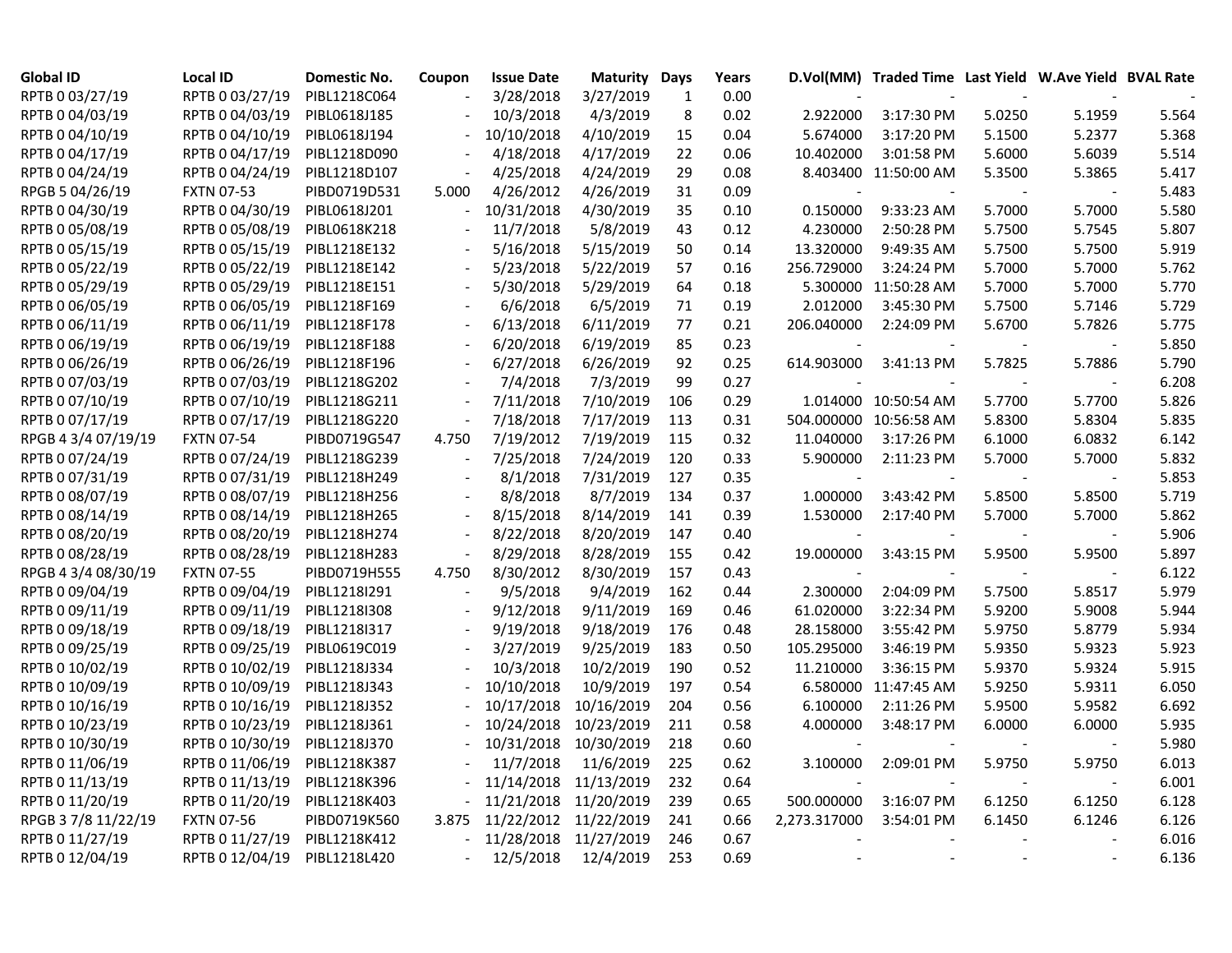| <b>Global ID</b>     | <b>Local ID</b>   | Domestic No. | Coupon                   | <b>Issue Date</b> | <b>Maturity</b> | Days | Years |                | D.Vol(MM) Traded Time Last Yield W.Ave Yield BVAL Rate |        |                |       |
|----------------------|-------------------|--------------|--------------------------|-------------------|-----------------|------|-------|----------------|--------------------------------------------------------|--------|----------------|-------|
| RPTB 0 12/11/19      | RPTB 0 12/11/19   | PIBL1218L439 |                          | 12/12/2018        | 12/11/2019      | 260  | 0.71  |                |                                                        |        | $\sim$         | 6.022 |
| RPTB 0 01/08/20      | RPTB 0 01/08/20   | PIBL1219A019 | $\overline{\phantom{a}}$ | 1/9/2019          | 1/8/2020        | 288  | 0.79  | 27.100000      | 2:32:18 PM                                             | 5.9500 | 5.9583         | 6.007 |
| RPGB 3 3/8 01/12/20  | <b>FXTN 03-22</b> | PIBD0320A229 | 3.375                    | 1/12/2017         | 1/12/2020       | 292  | 0.80  | 2.251000       | 3:28:35 PM                                             | 6.1000 | 6.1000         | 6.155 |
| RPTB 0 01/15/20      | RPTB 0 01/15/20   | PIBL1219A028 | $\overline{\phantom{a}}$ | 1/16/2019         | 1/15/2020       | 295  | 0.81  |                |                                                        |        |                | 6.055 |
| RPTB 0 01/22/20      | RPTB 0 01/22/20   | PIBL1219A037 | $\overline{a}$           | 1/23/2019         | 1/22/2020       | 302  | 0.83  |                | $\sim$                                                 |        | $\blacksquare$ | 6.029 |
| RPTB 0 01/29/20      | RPTB 0 01/29/20   | PIBL1219A046 | $\overline{\phantom{a}}$ | 1/30/2019         | 1/29/2020       | 309  | 0.85  |                | 0.259000 10:11:00 AM                                   | 5.9350 | 5.9350         | 5.949 |
| RPTB 0 02/05/20      | RPTB 0 02/05/20   | PIBL1219B054 |                          | 2/6/2019          | 2/5/2020        | 316  | 0.87  | 2.480000       | 3:00:20 PM                                             | 5.9800 | 5.9771         | 6.025 |
| RPTB 0 02/12/20      | RPTB 0 02/12/20   | PIBL1219B063 | $\overline{\phantom{a}}$ | 2/13/2019         | 2/12/2020       | 323  | 0.88  | 34.640000      | 3:08:09 PM                                             | 6.0250 | 6.0183         | 6.113 |
| RPGB 7 3/4 02/18/20  | <b>FXTN 10-50</b> | PIBD1020B508 | 7.750                    | 2/18/2010         | 2/18/2020       | 329  | 0.90  | 27.200000      | 3:50:30 PM                                             | 6.0750 | 6.0750         | 5.992 |
| RPTB 0 02/19/20      | RPTB 0 02/19/20   | PIBL1219B072 | $\overline{\phantom{a}}$ | 2/20/2019         | 2/19/2020       | 330  | 0.90  | $\blacksquare$ | $\sim$                                                 |        | $\blacksquare$ | 6.105 |
| RPTB 0 03/11/20      | RPTB 0 03/11/20   | PIBL1219C106 | $\overline{\phantom{a}}$ | 3/13/2019         | 3/11/2020       | 351  | 0.96  | 330.330000     | 3:34:29 PM                                             | 5.9550 | 6.0227         | 6.031 |
| RPTB 0 03/18/20      | RPTB 0 03/18/20   | PIBL1219C115 | $\overline{\phantom{a}}$ | 3/20/2019         | 3/18/2020       | 358  | 0.98  | 5.168000       | 2:48:04 PM                                             | 6.0000 | 6.0022         | 6.062 |
| RPTB 0 03/25/20      | RPTB 0 03/25/20   | PIBL1219C124 | $\overline{\phantom{a}}$ | 3/27/2019         | 3/25/2020       | 365  | 1.00  | 168.485000     | 3:57:07 PM                                             | 6.0400 | 6.0376         | 6.046 |
| RPGB 4 1/4 04/11/20  | RTB 03-08         | PIID0320D087 | 4.250                    | 4/11/2017         | 4/11/2020       | 382  | 1.05  | 271.944000     | 3:48:06 PM                                             | 6.0650 | 6.0702         | 6.069 |
| RPGB 7 1/4 08/19/20  | RTB 10-01         | PIID1020H015 | 7.250                    | 8/19/2010         | 8/19/2020       | 512  | 1.40  |                |                                                        |        |                | 6.078 |
| RPGB 3 3/8 08/20/20  | <b>FXTN 05-73</b> | PIBD0520H735 | 3.375                    | 8/20/2015         | 8/20/2020       | 513  | 1.41  | 6.083200       | 3:28:40 PM                                             | 6.1000 | 6.0968         | 6.132 |
| RPGB 6 1/8 09/16/20  | <b>FXTN 10-51</b> | PIBD1020I510 | 6.125                    | 9/16/2010         | 9/16/2020       | 540  | 1.48  |                |                                                        |        |                | 6.150 |
| RPGB 5 7/8 12/16/20  | <b>FXTN 10-52</b> | PIBD1020L525 | 5.875                    | 12/16/2010        | 12/16/2020      | 631  | 1.73  | 26.500000      | 2:49:13 PM                                             | 6.1000 | 6.1000         | 6.193 |
| RPGB 4 1/4 01/25/21  | <b>FXTN 03-23</b> | PIBD0321A236 | 4.250                    | 1/25/2018         | 1/25/2021       | 671  | 1.84  | 21.500000      | 3:10:05 PM                                             | 6.0400 | 6.0028         | 6.041 |
| RPGB 7 3/8 03/03/21  | RTB 10-02         | PIID1021C027 | 7.375                    | 3/3/2011          | 3/3/2021        | 708  | 1.94  |                |                                                        |        |                | 5.991 |
| RPGB 3 1/2 03/20/21  | <b>FXTN 07-57</b> | PIBD0721C574 | 3.500                    | 3/20/2014         | 3/20/2021       | 725  | 1.99  | 380.702750     | 3:39:41 PM                                             | 6.1000 | 6.0780         | 6.091 |
| RPGB 6 1/2 04/28/21  | <b>FXTN 10-53</b> | PIBD1021D531 | 6.500                    | 4/28/2011         | 4/28/2021       | 764  | 2.09  |                |                                                        |        |                | 6.329 |
| RPGB 4 7/8 06/13/21  | RTB 03-09         | PIID0321F092 | 4.875                    | 6/13/2018         | 6/13/2021       | 810  | 2.22  | 92.575000      | 3:51:34 PM                                             | 5.9500 | 5.9511         | 6.001 |
| RPGB 5 3/4 10/20/21  | RTB 10-03         | PIID1021J039 | 5.750                    | 10/20/2011        | 10/20/2021      | 939  | 2.57  |                |                                                        |        |                | 6.001 |
| RPGB 5 3/4 11/24/21  | <b>FXTN 10-55</b> | PIBD1021K551 | 5.750                    | 11/24/2011        | 11/24/2021      | 974  | 2.67  |                |                                                        |        | $\overline{a}$ | 6.010 |
| RPGB 63/801/19/22    | <b>FXTN 10-54</b> | PIBD1022G545 | 6.375                    | 7/19/2011         | 1/19/2022 1030  |      | 2.82  | 409.609393     | 3:57:49 PM                                             | 5.9975 | 6.0584         | 6.050 |
| RPGB 4 01/26/22      | <b>FXTN 05-74</b> | PIBD0522A747 | 4.000                    | 1/26/2017         | 1/26/2022 1037  |      | 2.84  | 113.400000     | 3:47:45 PM                                             | 6.0650 | 6.0507         | 6.083 |
| RPGB 15 03/14/22     | <b>FXTN 20-02</b> | PIBD2022C021 | 15.000                   | 3/14/2002         | 3/14/2022 1084  |      | 2.97  |                |                                                        |        |                | 5.908 |
| RPGB 4 7/8 08/02/22  | <b>FXTN 10-56</b> | PIBD1022H562 | 4.875                    | 8/2/2012          | 8/2/2022 1225   |      | 3.35  |                |                                                        |        |                | 6.223 |
| RPGB 4 3/4 09/13/22  | <b>FXTN 10-57</b> | PIBD1022I570 | 4.750                    | 9/13/2012         | 9/13/2022 1267  |      | 3.47  |                |                                                        |        |                | 6.138 |
| RPGB 12 3/4 10/17/22 | <b>FXTN 20-03</b> | PIBD2022J033 | 12.750                   | 10/17/2002        | 10/17/2022 1301 |      | 3.56  |                |                                                        |        | $\sim$         | 6.051 |
| RPGB 4 5/8 12/04/22  | RTB 05-11         | PIID0522L114 | 4.625                    | 12/4/2017         | 12/4/2022 1349  |      | 3.69  | 515.110000     | 3:53:36 PM                                             | 5.9250 | 5.9253         | 5.930 |
| RPGB 4 12/06/22      | <b>FXTN 10-58</b> | PIBD1022L585 | 4.000                    | 12/6/2012         | 12/6/2022 1351  |      | 3.70  |                |                                                        |        |                | 6.030 |
| RPGB 13 02/20/23     | <b>FXTN 20-04</b> | PIBD2023B048 | 13.000                   | 2/20/2003         | 2/20/2023 1427  |      | 3.91  |                |                                                        |        | $\blacksquare$ | 6.063 |
| RPGB 5 1/2 03/08/23  | <b>FXTN 05-75</b> | PIBD0523C752 | 5.500                    | 3/8/2018          | 3/8/2023 1443   |      | 3.95  |                | 5.500000 10:35:42 AM                                   | 5.9400 | 5.9409         | 5.931 |
| RPGB 3 1/2 04/21/23  | <b>FXTN 07-58</b> | PIBD0723D588 | 3.500                    | 4/21/2016         | 4/21/2023 1487  |      | 4.07  | 19.200000      | 2:30:18 PM                                             | 6.0350 | 6.0004         | 6.060 |
| RPGB 11 7/8 05/29/23 | <b>FXTN 20-05</b> | PIBD2023E054 | 11.875                   | 5/29/2003         | 5/29/2023 1525  |      | 4.18  |                |                                                        |        |                | 6.170 |
| RPGB 3 1/4 08/15/23  | RTB 10-04         | PIID1023H046 | 3.250                    | 8/15/2013         | 8/15/2023 1603  |      | 4.39  | 15.040000      | 3:54:13 PM                                             | 6.0250 | 6.0568         | 6.112 |
| RPGB 11 3/8 10/23/23 | <b>FXTN 20-06</b> | PIBD2023J068 | 11.375                   | 10/23/2003        | 10/23/2023 1672 |      | 4.58  |                | $\sim$                                                 |        |                | 6.022 |
| RPGB 6 1/4 03/12/24  | RTB 05-12         | PIID0524C129 | 6.250                    | 3/12/2019         | 3/12/2024 1813  |      | 4.96  | 11,617.070000  | 3:57:12 PM                                             | 5.9400 | 5.9573         | 5.943 |
| RPGB 4 1/2 04/20/24  | <b>FXTN 07-59</b> | PIBD0724D595 | 4.500                    | 4/20/2017         | 4/20/2024 1852  |      | 5.07  | 56.057000      | 2:59:10 PM                                             | 6.0500 | 5.9830         | 5.989 |